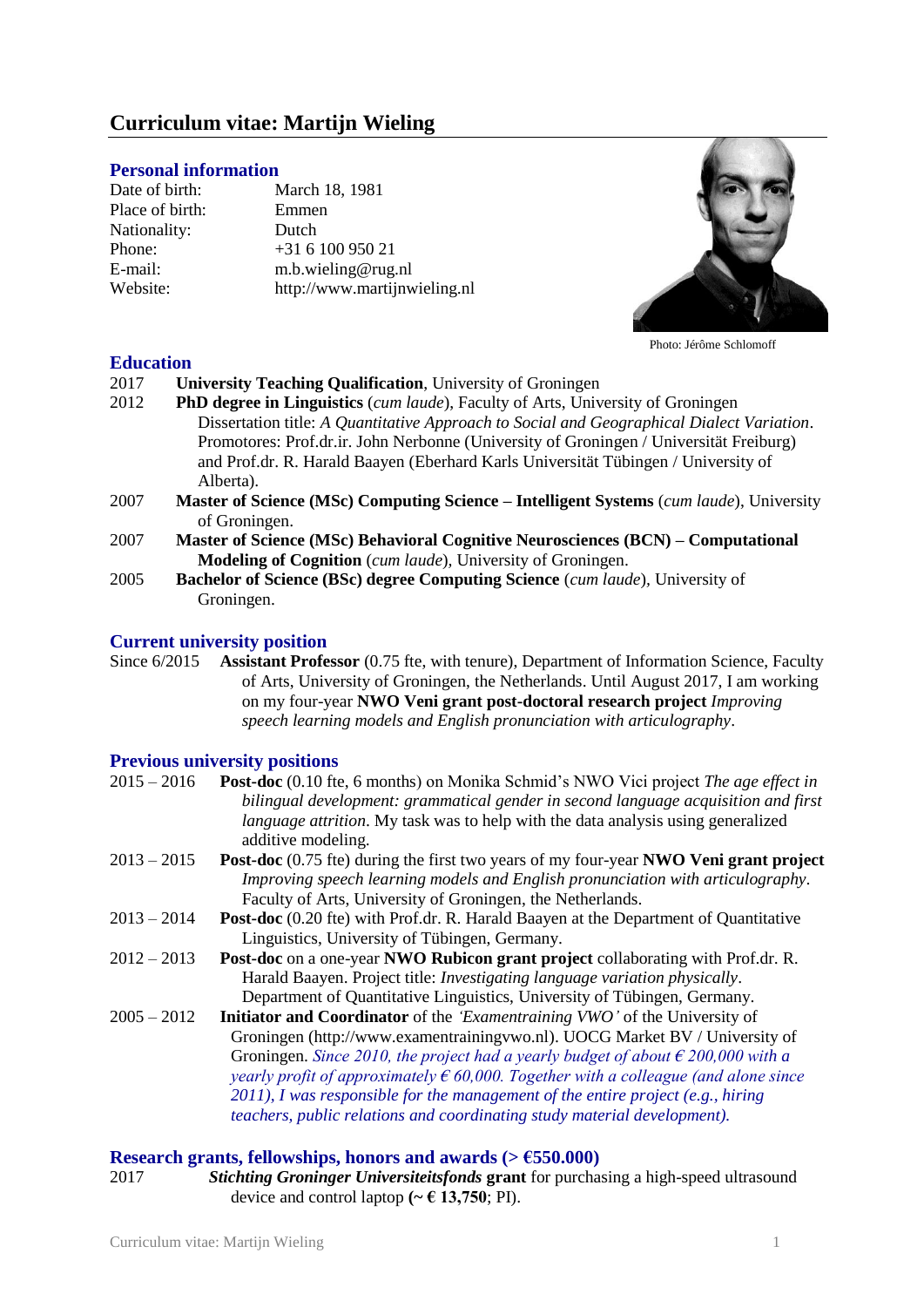| 2017 | De Jonge Akademie project grant for conducting a study on the effectiveness for                                         |
|------|-------------------------------------------------------------------------------------------------------------------------|
|      | pronunciation training of visual feedback of the tongue using ultrasound ( $\epsilon$ 4000; PI).                        |
| 2017 | Nvidia Hardware Grant, Titan X Pascal GPU (~€ 1400).                                                                    |
| 2017 | <b>Interdisciplinary PhD position</b> , Young Academy of Groningen, $\left(\sim \epsilon\right)$ <b>120,000</b> ; co-PI |
|      | (50%) together with Michel Vols, Faculty of Law), University of Groningen.                                              |
| 2016 | Digital Humanities Explored Project Grant, University of Groningen ( $\epsilon$ 35,000; PI).                            |
| 2016 | <b>Nvidia Hardware Grant</b> , Titan X GPU ( $\leq 1000$ ).                                                             |
| 2016 | European Young Research Award, EuroScience, see                                                                         |
|      | http://www.euroscience.org/news/european-young-researchers-award-eyra-2016.                                             |
| 2016 | Founding member of the Young Academy of Groningen.                                                                      |
| 2016 | De Jonge Akademie project grant for the creation and publication of a comic to                                          |
|      | illustrate one of the results of my articulography research to the general public                                       |
|      | (E 4000; PI).                                                                                                           |
| 2016 | Research proposal writing grant, Faculty of Arts, University of Groningen ( $\epsilon$ 5000; PI).                       |
| 2015 | De Jonge Akademie project grant for a collaborative project with Marleen Kamperman,                                     |
|      | Johan van Leeuwaarden and Jan-Willem Veening. The goal of this project is to                                            |
|      |                                                                                                                         |
|      | illustrate the diversity among scientists and scientific fields in order to counter the                                 |
| 2015 | stereotype of a scientist as being a male scientist in a lab coat ( $\epsilon$ 6000; co-applicant).                     |
|      | VIVIS project grant (Vereniging van Instellingen voor mensen met een Visuele                                            |
|      | beperking) to investigate the efficacy of automatic speech recognition software for                                     |
|      | people who have been blind since their birth. I am supervising researcher Pauline                                       |
|      | Veenstra, MA, who is conducting the research (€50,000; PI).                                                             |
| 2015 | <b>Short Term Mobility Grant</b> of the Consiglio Nazionale delle Ricerche awarded for a                                |
|      | two-week research visit to Istituto di Linguistica Computatazionale, Consiglio                                          |
|      | Nazionale Ricerche, Pisa ( $\in$ 2100; PI).                                                                             |
| 2015 | De Jonge Akademie project grant for a collaborative project on mapping with Bettina                                     |
|      | Speckmann ( $\in$ 8000; PI).                                                                                            |
| 2015 | Member of the Young Academy (De Jonge Akademie).                                                                        |
| 2014 | Opas-Hänninen prize for best young scholar's poster at the Methods in Dialectology                                      |
|      | XV conference, Groningen ( $\epsilon$ 500).                                                                             |
| 2013 | NWO Veni Award (Netherlands Organisation for Scientific Research) for a four-year                                       |
|      | post-doc appointment at the University of Groningen ( $\epsilon$ 250,000; an additional                                 |
|      | $\epsilon$ 50,000 was contributed by the Faculty of Arts of the University of Groningen; PI).                           |
| 2013 | <b>Short Term Mobility Grant</b> of the Consiglio Nazionale delle Ricerche awarded for a                                |
|      | two-week research visit to Istituto di Linguistica Computatazionale, Consiglio                                          |
|      | Nazionale Ricerche, Pisa ( $\in$ 2,100; PI).                                                                            |
| 2012 | NWO Rubicon Fellowship (Netherlands Organisation for Scientific Research) for a one-                                    |
|      | year post-doc appointment at the University of Tübingen ( $\sim \epsilon$ 60,000; PI).                                  |
| 2012 | <b>Best Poster Award</b> at the BCN New Year's Meeting ( $\in$ 50).                                                     |
| 2011 | Short Term Mobility Grant of the Consiglio Nazionale delle Ricerche awarded for a                                       |
|      | two-week research visit to Istituto di Linguistica Computatazionale, Consiglio                                          |
|      | Nazionale Ricerche, Pisa ( $\in$ 2,100; PI).                                                                            |
| 2010 | Contribution awarded by UCL to attend the AHRC CECD 2010 Summer School in                                               |
|      | London on Modelling of spatial diffusion and dispersal processes in social science                                      |
|      | $(E 400)$ .                                                                                                             |
| 2006 | Individual monthly scholarship awarded by the board of BCN to the best four students                                    |
|      | for the duration of the second year of the MSc Behavioral Cognitive Neurosciences                                       |
|      | (total: $\in$ 2,220).                                                                                                   |
|      |                                                                                                                         |

# **International collaborations**<br>2017 – 2020 Research

2017 – 2020 Research collaboration with **Dr. Stefanie Keulen**, University of Brussels, Belgium, investigating feedback mechanisms in Childhood Apraxia of Speech patients. This project is funded by the Flemish Research Organization (postdoctoral fellowship grant).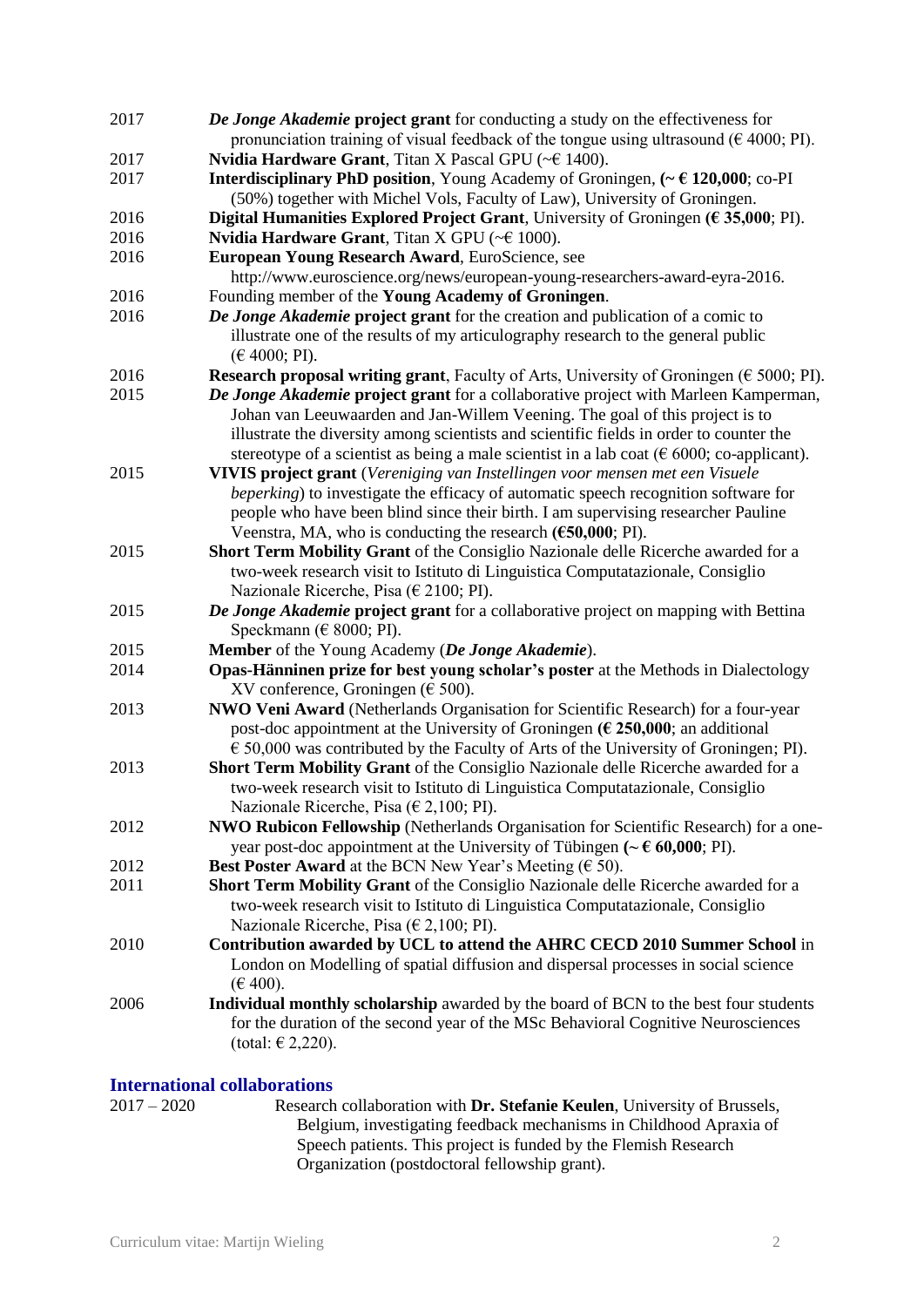| May 2017                                                        | Research collaboration in Groningen on automatic detection of lip movement<br>using video recordings of speakers with Dr. Helen L. Bear, University of<br>East London, UK. |  |
|-----------------------------------------------------------------|----------------------------------------------------------------------------------------------------------------------------------------------------------------------------|--|
| June – August 2016                                              | Research collaboration in Groningen on acoustic-to-articulatory inversion with<br>Ganesh Sivaraman, PhD student at the University of Maryland, USA.                        |  |
| June - August 2016                                              | Research collaboration in Groningen on analysis of articulatory data with Sean<br>Veld, PhD student at Macquarie University, Sydney, Australia.                            |  |
| April 2016                                                      | Research collaboration on articulography with Dr. Mark Tiede, Haskins<br>Laboratories, New Haven, United States (1 week).                                                  |  |
| April 2016                                                      | Research collaboration on generalized additive modeling analysis with Prof.dr.                                                                                             |  |
|                                                                 | Simon Wood, University of Bristol, United Kingdom (together with                                                                                                           |  |
|                                                                 | Prof.dr. R. Harald Baayen and Dr. Jacolien van Rij; 1 week).                                                                                                               |  |
| October 2015                                                    | Research collaboration on Tuscan dialectology with Dr. Simonetta                                                                                                           |  |
| Montemagni, Istituto di Linguistica Computatazionale, Consiglio |                                                                                                                                                                            |  |
|                                                                 | Nazionale Ricerche, Pisa, Italy (2 weeks).                                                                                                                                 |  |
| September 2014                                                  | Research collaboration analyzing articulography data with Dr. Mark Tiede,                                                                                                  |  |
|                                                                 | Haskins Laboratories, New Haven, United States (1 week).                                                                                                                   |  |
| April 2014                                                      | Research collaboration running articulography experiments with Dr. Patti                                                                                                   |  |
|                                                                 | Adank, University College London, United Kingdom (2 weeks).                                                                                                                |  |
| March 2014                                                      | Research collaboration conducting generalized additive modeling statistical                                                                                                |  |
|                                                                 | analysis with Prof.dr. Simon Wood, University of Bath, United Kingdom                                                                                                      |  |
|                                                                 | (together with Prof.dr. R. Harald Baayen and Dr. Jacolien van Rij; 3 days).                                                                                                |  |
| <b>July 2013</b>                                                | Research collaboration on sentence readability assessment with Dr. Simonetta                                                                                               |  |
|                                                                 | Montemagni, Istituto di Linguistica Computatazionale, Consiglio                                                                                                            |  |
|                                                                 | Nazionale Ricerche, Pisa, Italy (2 weeks).                                                                                                                                 |  |
| February 2012                                                   | Research collaboration on English dialectology with Prof.dr. Clive Upton,                                                                                                  |  |
|                                                                 | University of Leeds, United Kingdom (1 week).                                                                                                                              |  |
| May 2011                                                        | Research collaboration on Tuscan dialectology with Dr. Simonetta                                                                                                           |  |
|                                                                 | Montemagni, Istituto di Linguistica Computatazionale, Consiglio                                                                                                            |  |
|                                                                 | Nazionale Ricerche, Pisa, Italy (2 weeks).                                                                                                                                 |  |
| February/March 2011                                             | Research collaboration on Catalan dialectology with Dr. Esteve Valls,                                                                                                      |  |
|                                                                 | University of Barcelona, Spain (2 weeks).                                                                                                                                  |  |
| July/August 2010                                                | Research collaboration on Dutch dialectology with Prof.dr. R. Harald Baayen,                                                                                               |  |
|                                                                 | University of Alberta, Edmonton, Canada (6 weeks).                                                                                                                         |  |

## **Conference organization**

| 2017 | <b>Co-organizer</b> (staff member) of the $38th$ TABU Dag international linguistics conference             |
|------|------------------------------------------------------------------------------------------------------------|
|      | (Groningen: June 22 and 23, 2017; about 150 participants).                                                 |
| 2017 | <b>Co-organizer</b> of the International Workshop on Statistical Modeling (Groningen: July $4-8$ ,         |
|      | 2017; about 150 participants). I was in charge of fund raising.                                            |
| 2014 | Member of the local committee assisting in the organization of the "Methods in                             |
|      | Dialectology XV" conference (Groningen: August $11 - 15$ ; about 200 participants).                        |
| 2012 | <b>Co-organizer</b> of the "Generalized Additive Modeling – Mixed-Effects Regression (GAM-                 |
|      | MER) Workshop" (Tübingen: November 12 and 13, 2012; about 40 participants).                                |
| 2012 | <b>Co-organizer</b> of the "Workshop on Quantitative Linguistics and Dialectology" (Groningen:             |
|      | June 29, 2012; about 30 participants).                                                                     |
| 2010 | <b>Co-organizer</b> of the workshop "Bloomsday 2010: Echoes of Albion" about English-                      |
|      | American speech relationships (Groningen: June 16, 2010; about 30 participants).                           |
| 2009 | <b>Co-organizer</b> of the 30 <sup>th</sup> TABU Dag international linguistics conference (Groningen: June |
|      | 11 and 12, 2009; about 175 participants).                                                                  |
|      |                                                                                                            |

#### **Scientific reviewer: research proposals**

- 2017 Referee for the *Netherlands Institute for Advanced Study*<br>2017 International member of one of 11 Multidisciplinary Asse
- International member of one of 11 Multidisciplinary Assessment Committee (MAC) of the *Canada Foundation for Innovation*. In the 2017 round, the MACs are in charge of evaluating interdisciplinary research investment proposals with the goal of distributing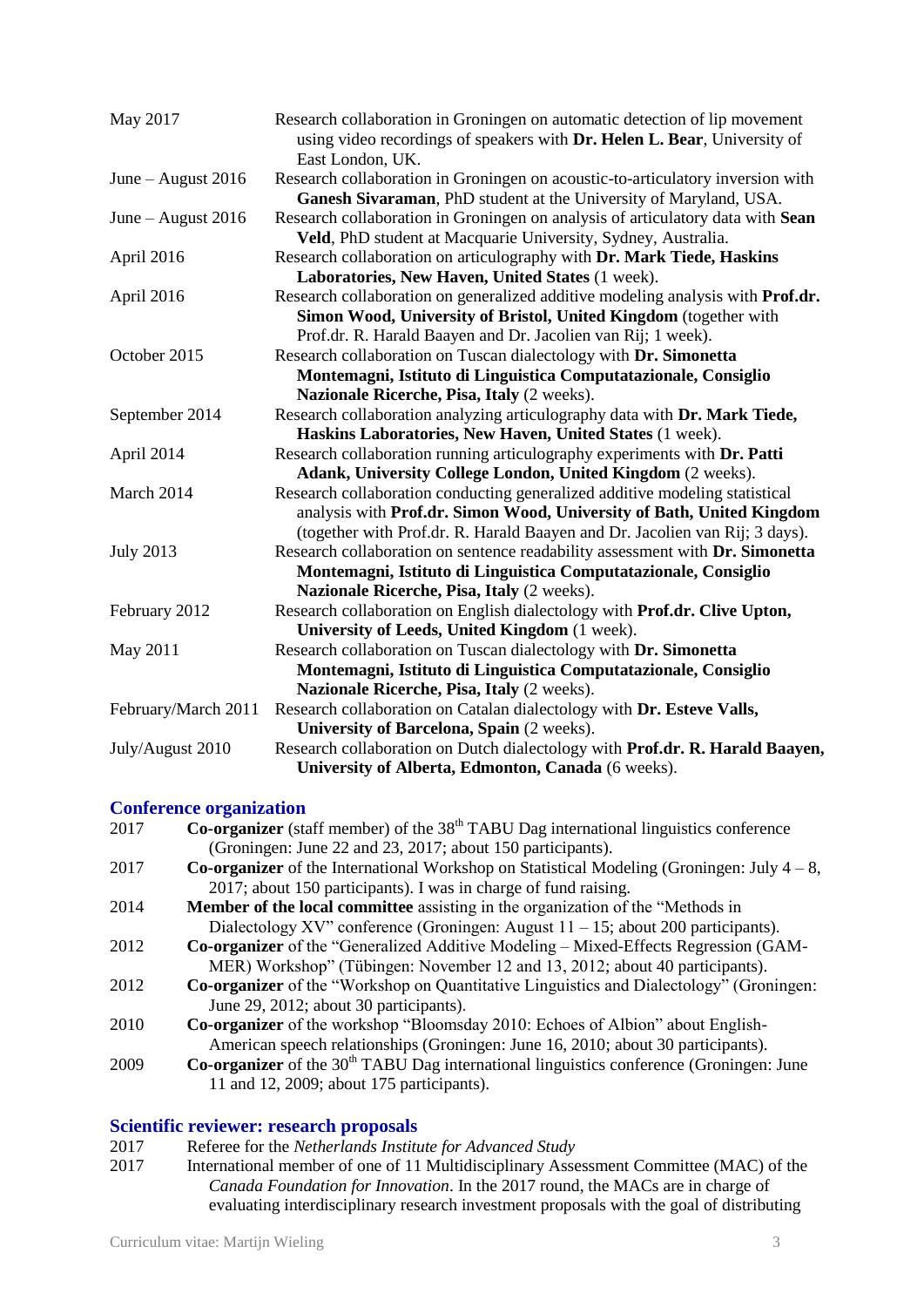over **550 million CAD\$** in funding. The MAC I was in received 30 research proposals requesting over 74 million CAD\$ in funding.

- 2016 International reviewer (1 proposal) for the ERC (Starting Grant).
- 2015 International reviewer (1 proposal) for the German Research Foundation.
- 2014 International member of the Linguistics review panel, Hungarian Scientific Research Fund.
- 2014 International reviewer (1 proposal) for the German Research Foundation.
- 2013 International reviewer (1 proposal) for the Hungarian Scientific Research Fund.
- 2012 International reviewer (1 proposal) for the Hungarian Scientific Research Fund.

#### **Scientific reviewer: journal manuscripts (ad hoc) / dissertation reading committee**

- Member of the dissertation reading committee of Dr. Junru Wu (Leiden)
- *Cognitive Linguistics*
- *IEEE Transactions on Education*
- *Journal of the Dictionary Society of North America*
- *Journal of the Acoustical Society of America*
- *Language*
- *Language in Society*
- *Language Variation and Change*
- *Language Dynamics and Change*
- *LLC/Literary and Linguistic Computing*
- *Molecular Autism*
- *PLOS ONE*
- *Proceedings of the National Academy of Sciences (PNAS)*
- *Psychophysiology*

#### **Commissions of trust**

| Commissions of a use |                                                                                            |
|----------------------|--------------------------------------------------------------------------------------------|
| $2016$ – present     | <b>Chair of the science policy committee</b> of the Dutch Young Academy (DJA).             |
| $2015$ – present     | Member of the Research Data Committee of the Faculty of Arts, University of                |
|                      | Groningen.                                                                                 |
| $2015 - 2017$        | <b>Member of the grant decision committee</b> <i>(beurzencommissie)</i> of the Dutch Young |
|                      | Academy (DJA).                                                                             |
| $2015 - 2016$        | Member of the selection committee for the Young Academy of Groningen.                      |
| $2014$ – present     | <b>Member of the international steering committee</b> of the Methods in Dialectology       |
|                      | conference series.                                                                         |
| $2013 - 2015$        | <b>Member of the scientific data committee</b> of the Center for Language and Cognition    |
|                      | Groningen (CLCG), University of Groningen.                                                 |
| $2008 - 2012$        | <b>Member of the editorial advisory board</b> of the university newspaper (UK).            |
| $2010 - 2011$        | Member of the CLCG colloquium organization committee.                                      |
| 2010                 | Member of the selection committee for three PhD positions at the Center for                |
|                      | Language and Cognition Groningen.                                                          |
| $2002 - 2008$        | Member of several committees within the University of Groningen, such as the               |
|                      | program committee of Mathematics and Computing Science, two selection                      |
|                      | committees for tenure track positions within the Department of Computing                   |
|                      | Science, and the university-wide ICT strategy committee.                                   |
| $2003 - 2004$        | Student member of the University Council, the Committee for Education and                  |
|                      | Research, and the Committee for Finances.                                                  |
|                      |                                                                                            |

#### **Student / post-doc supervision**

Sept. 2017 onwards **Co-promotor** of IDEALAB PhD student Jidde Jacobi together with Prof.dr. Ben Maassen, Dr. Roel Jonkers, Dr. Michael Proctor (Macquarie University, Sydney, Australia).

- Sept. 2017 onwards **Co-promotor** of PhD student Masha Medvedeva together with Prof.dr. Michel Vols, University of Groningen.
- Mar. 2017 present **Supervisor** of post-doc Dr. Aki Kunikoshi, University of Groningen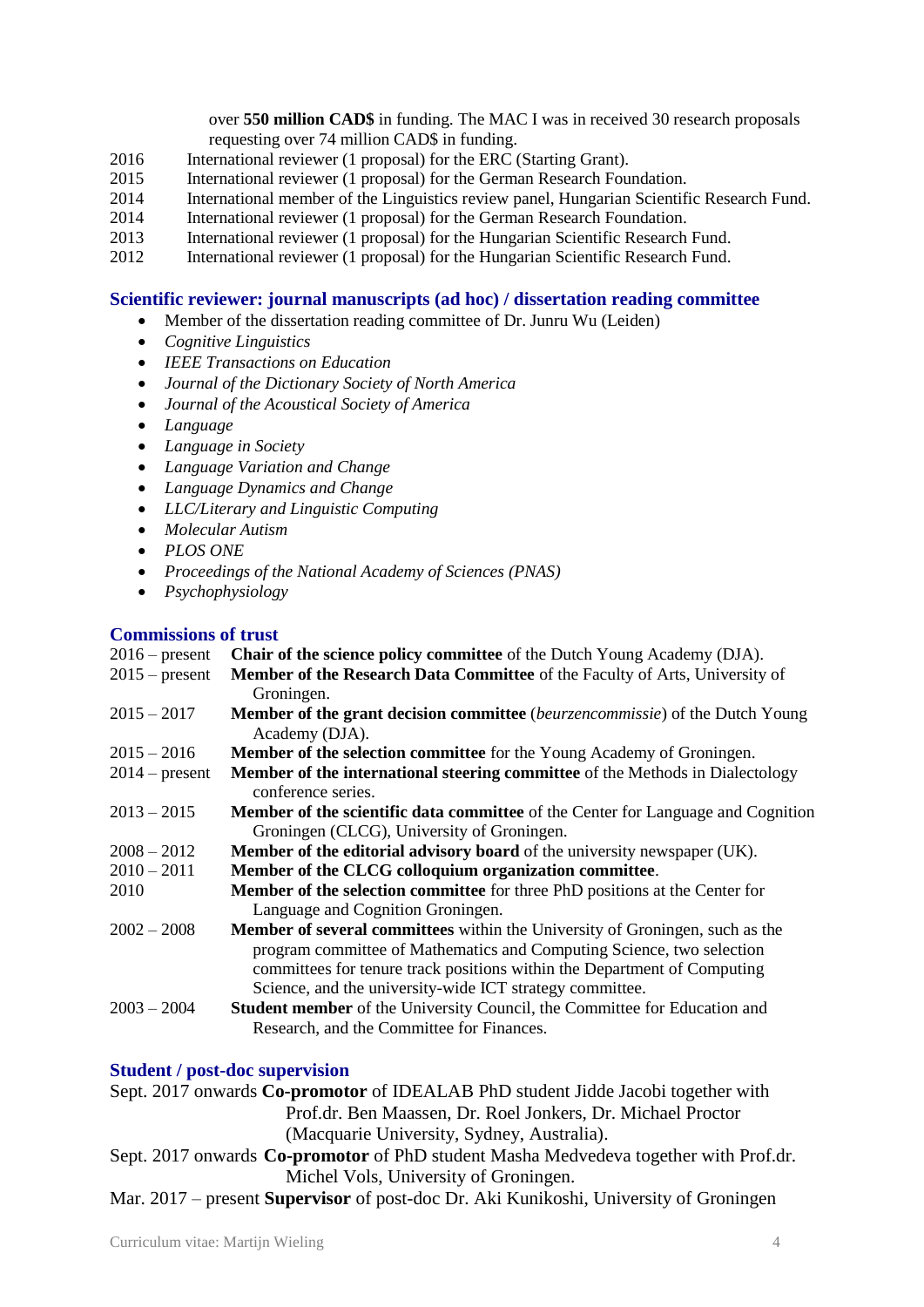|                  | Jan. 2017 – present Co-promotor of PhD student Bregtje Seton Veld (together with Monika               |
|------------------|-------------------------------------------------------------------------------------------------------|
|                  | Schmid, University of Essex, Wander Lowie, University of Groningen                                    |
|                  | and Susanne Brouwer, University of Utrecht).                                                          |
|                  | Jan. 2017 – present Co-promotor of PhD student Sanne Berends (together with Monika                    |
|                  | Schmid, University of Essex, Simone Sprenger, University of                                           |
|                  | Groningen, and Susanne Brouwer, University of Utrecht).                                               |
|                  | Sept. 2016 – present Co-promotor of PhD student Sean Veld (together with Adamantios                   |
|                  | Gafos, University of Potsdam and Michael Proctor, Macquarie                                           |
|                  | University).                                                                                          |
|                  | July 2015 – present Co-promotor of PhD student Nienke Meulman,                                        |
|                  | http://www.nienkemeulman.nl (together with Monika Schmid,                                             |
|                  | University of Essex and Simone Sprenger).                                                             |
|                  | Sept. 2013 – present <b>Teaching PhD and Master students</b> in individual sessions how to conduct an |
|                  | appropriate statistical analysis of their data (on average 2 hours per week).                         |
| $2014 - 2017$    | Scientific supervisor of clinical psychologist in training, Ellen Jas (research                       |
|                  | report grade $8.5/10$ ).                                                                              |
| $2011$ – present | (Co-)supervisor of several bachelor and master students. Presently, I have                            |
|                  | supervised or am supervising master students Pauline Veenstra (Applied                                |
|                  | Linguistics), Kristy James (LCT), Obada Zaidany (EMCL), Jaap Nanninga                                 |
|                  | (Information Science; together with Gregory Mills), and Mart Busger op                                |
|                  | Vollenbroek (Information Science; together with Gosse Bouma).                                         |

# **Teaching experience**

| Jan. 2018           | Teacher of a five-day course Statistics for Linguistics (invited), LOT Winter<br>School, Amsterdam.                                                                                                                                                                                                                                                                                                                                                                                                                                  |
|---------------------|--------------------------------------------------------------------------------------------------------------------------------------------------------------------------------------------------------------------------------------------------------------------------------------------------------------------------------------------------------------------------------------------------------------------------------------------------------------------------------------------------------------------------------------|
| Oct. 2017 onwards   | <b>Teacher</b> of an advanced BCN PhD Statistics course.                                                                                                                                                                                                                                                                                                                                                                                                                                                                             |
| June 2016 - present | <b>Teacher</b> of the basic BCN PhD Statistics course.                                                                                                                                                                                                                                                                                                                                                                                                                                                                               |
| Jan. 2016 - present | <b>Teacher</b> (in 2016: together with Prof.dr. John Nerbonne, from 2017 onwards:<br>with Yfke Ongena) of the undergraduate course Statistiek I (about 200 first<br>and second-year students).                                                                                                                                                                                                                                                                                                                                       |
| <b>July 2015</b>    | <b>Teacher</b> (together with Dr. Jacolien van Rij) of the course Analyzing time series<br>data using generalized additive modeling at the LSA Institute, Chicago.<br>Student satisfaction of both the course and the teachers was graded with an<br>average score of 9.4 (scale from 1 to 10, with 10 being best).                                                                                                                                                                                                                  |
|                     | Sept. 2013 – present <b>Teacher</b> of the course <i>Advanced regression for linguists</i> at the University of<br>Groningen. I designed the course and taught it four times in five two-hour<br>sessions. The course was graded by the students with an 8.0 on average (scale<br>from 1 to 10, with 10 being best) and the teacher with an 8.5 on average. More<br>than 40 (master and PhD) students and staff members participated in the three<br>course weeks. I've also taught this course at other institutions by invitation. |
| June 2013           | <b>Teacher</b> (together with Dr. Jacolien van Rij) of a one-week summer school<br>course Mixed-effects regression and generalized additive modeling in<br>linguistics, LOT Summer School, Groningen.                                                                                                                                                                                                                                                                                                                                |
| $2009 - 2012$       | <b>Presenting guest lectures and supervising lab sessions in SPSS and R for</b><br>various statistics courses at the University of Groningen.                                                                                                                                                                                                                                                                                                                                                                                        |
| Sept. 2010          | <b>Teacher</b> of a three-day course on Machine learning and text manipulation in<br>Linux at the Computer Science Department of Makerere University, Kampala,<br>Uganda.                                                                                                                                                                                                                                                                                                                                                            |

#### **Outreach**

# *Popular science publications*

Contribution to the *NewScientist Wetenschapskalender voor kids* (2016 and 2017)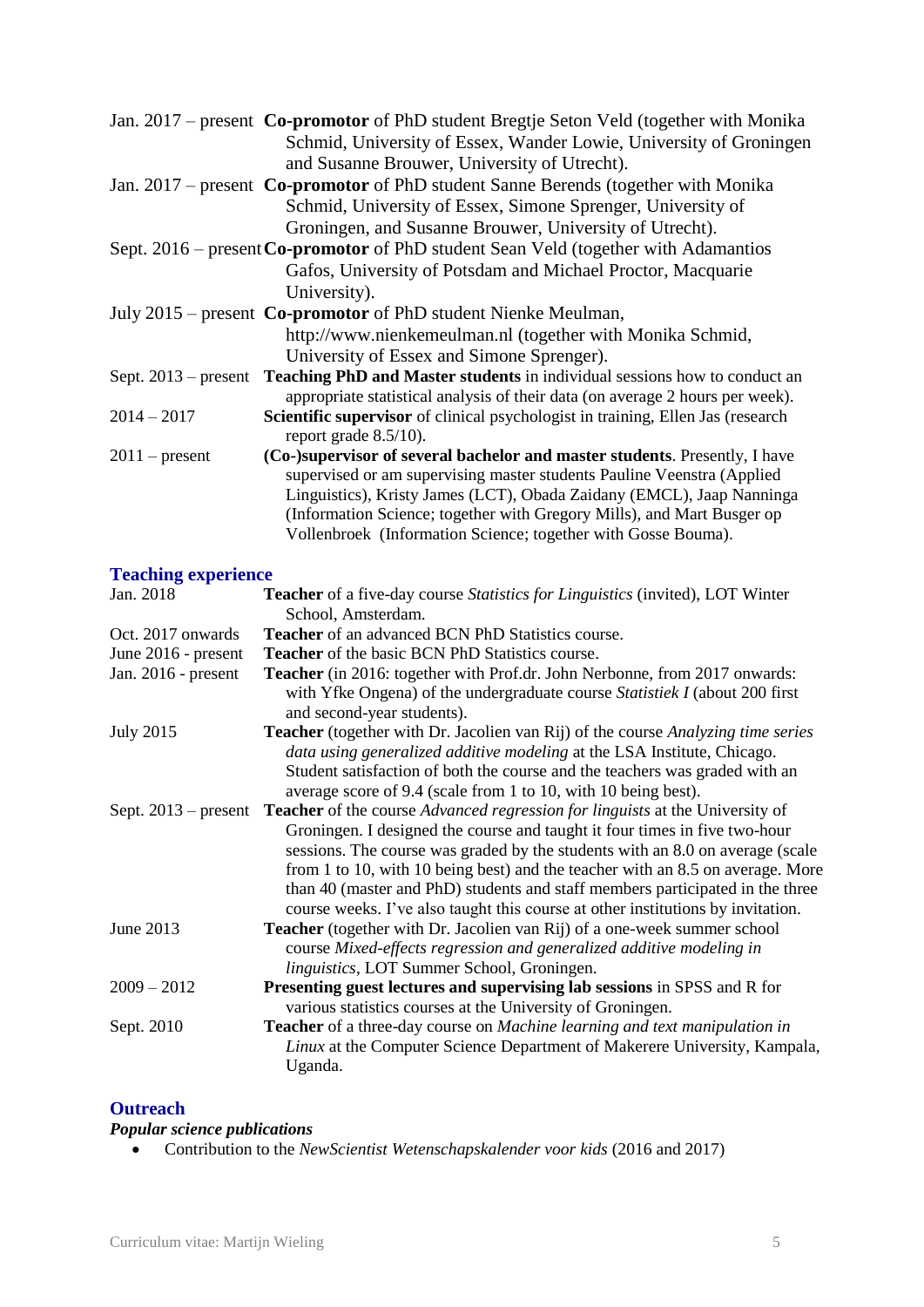Peter Kleiweg, John Nerbonne and Martijn Wieling (2011). Dialectometrische indeling van de Nederlandse dialecten. In: Nicoline van der Sijs (ed.) *Dialectatlas van het Nederlands*. Uitgeverij Bert Bakker, Amsterdam, pp. 60-61.

## *Popular science presentations*

- Invited workshop at the *Taalkunde dag*, CSG Guido de Brès, Amersfoort, March 10, 2017.
- "Taalvariatie en taalverandering in Nederland: Wat de tong te maken heeft met dialecten en hoe taalfouten minder fout worden" . Oerol college (**by invitation**) in conjunction with the performance "De Wachter" of Tryater (Nienke Laverman), Terschelling, June 12, 2016.
- "Taalvariatie op de tong". One of the selected presentations at NWO Bessensap, De Rode Hoed, Amsterdam, June 10, 2016.
- "Het verstrijken van de taal". Presentation (together with John Nerbonne) at the Interscience symposium "Time" of *De Jonge Akademie*, Amsterdam, April 4, 2016.

# *Selection of research-related news coverage*

- "De stille opmars van … ehm", *NRC Handelsblad*, January 5, 2017, https://www.nrc.nl/nieuws/2017/01/04/de-stille-opmars-van-ehm-6024318-a1539726.
- "The best age to learn a second language", *The Independent*, February 8, 2016, http://www.independent.co.uk/news/education/the-best-age-to-learn-a-second-languagea6860886.html.
- "Hoe bewegen tong en lippen bij het spreken?", *NewScientist*, September, 2015, http://martijnwieling.nl/files/NewScientist26-JongeAkademie.pdf.
- "Tongpositie verklaart buitenlands accent", *Het Parool* (August 29, 2015) and *Dagblad van het Noorden* (September 5, 2015).
- "Afscheid van 'eh'", *Vrij Nederland (vn.nl)*, August 21, 2015, http://www.vn.nl/afscheid-van-eh.
- "Uh, why do we say um?", *Braindecoder*, August 12, 2015, https://www.braindecoder.com/the-mystery-of-why-we-say-ummm-1292612993.html.
- "Tong is taal", *Radio 1: Nieuwsshow*, May 16, 2015, http://www.radio1.nl/item/291930-Tong%20is%20taal.html.
- "Dit is waarom jouw Engels niet goed klinkt", *NOS op 3*, May 12, 2015, http://nos.nl/op3/artikel/2035361-dit-is-waarom-jouw-engels-niet-goed-klinkt.html.
- "Het dialectverschil zit 'm in de tong", *RTV Noord* (radio and TV interview), May 12, 2015, http://www.rtvnoord.nl/artikel/artikel.asp?p=148958.
- "Geheimen van de Engelse uitspraak", *de Volkskrant*, May 9, 2015, http://www.volkskrant.nl/wetenschap/geheimen-van-de-engelse-uitspraak~a4008448.
- "Verschil tussen 'eh' en 'ehm', *Radio 1: NOS – Met het oog op morgen (23:52),* February 8, 2015, http://www.radio1.nl/methetoogopmorgen.
- "Why we are saying 'uh' less and 'um' more", *BBC*, February 8, 2015, http://www.bbc.co.uk/news/magazine-31158167.
- "Are we witnessing the death of 'uh? Um maybe and not just in English", *Public Radio International (PRI)*, February 5, 2015, http://www.pri.org/stories/2015-02-05/across-severallanguages-people-are-opting-um-over-uh.
- "Zeg eens uh en ik zeg wie je bent", *De Morgen*, October 8, 2014, http://www.martijnwieling.nl/files/DeMorgen-08-10-2014-UH.pdf.
- "To um or to er? Studies probe how brains fill the speech-thought gap", *The Times*, October 4, 2014, http://www.thetimes.co.uk/tto/news/uk/article4227955.ece.
- Invited guest at the talkshow *Stand van Stad*, September 28, 2014, https://www.youtube.com/watch?v=ztwO42\_oYQ4.
- "New linguistic tools can predict your dialect characteristics", *LSA press release*, September 24, 2014, http://www.sciencedaily.com/releases/2014/09/140924113651.htm.
- "Experiment met de articulograaf"*, Universiteitskrant*, March 31, 2014, [http://www.ukrant.nl/wetenschap-onderwijs/experiment-met-de-articulograaf.html.](http://www.ukrant.nl/wetenschap-onderwijs/experiment-met-de-articulograaf.html)
- "Revealing the tip of the… tongue"*, BCN Newsletter* 93, pp. 9-10, March 2014,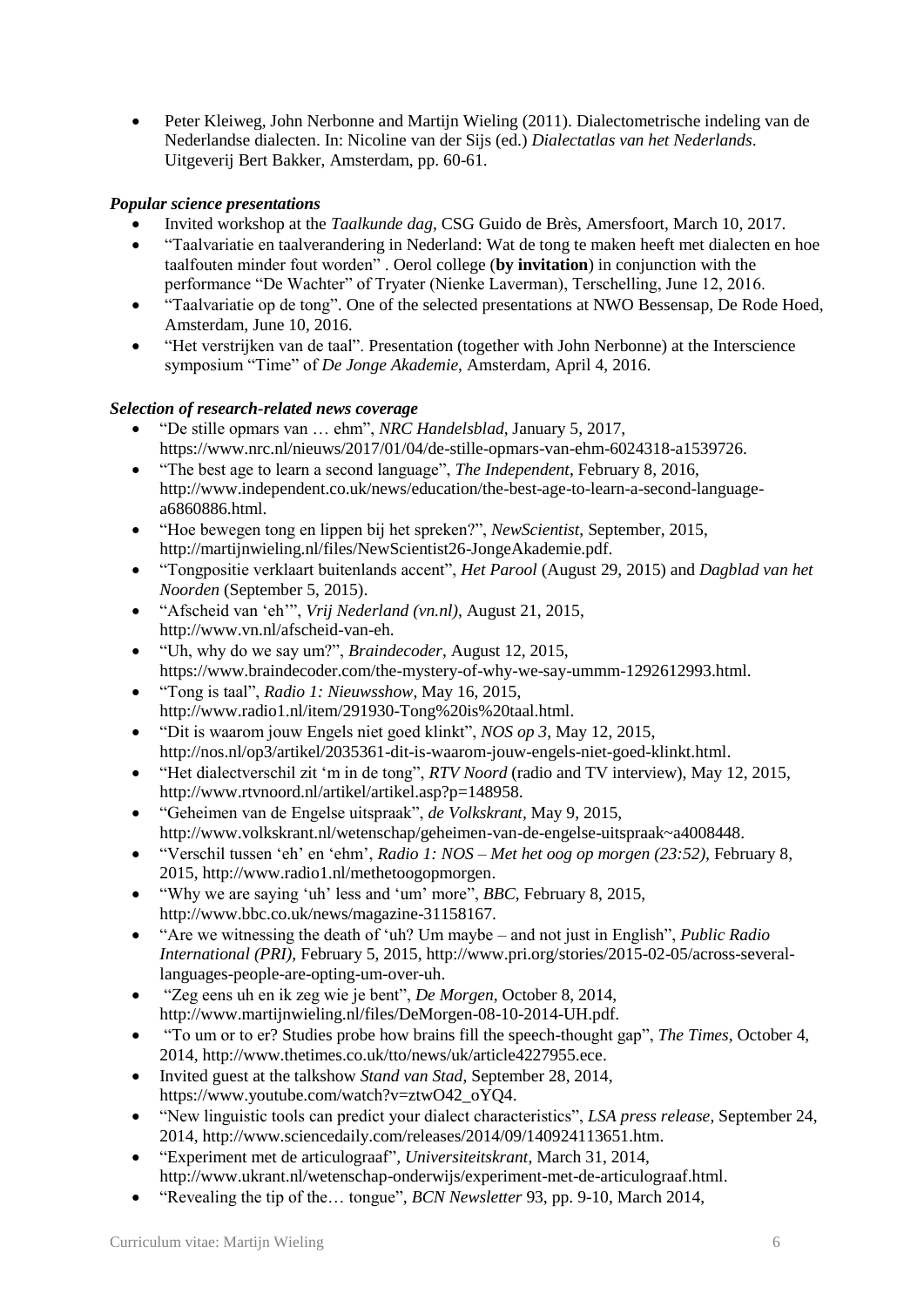[http://www.rug.nl/research/behavioural-cognitive-neurosciences/news/bcn-newsletter93.pdf.](http://www.rug.nl/research/behavioural-cognitive-neurosciences/news/bcn-newsletter93.pdf)

- "Tong en lippen bepalen uitspraak", *Unifocus*, January 8, 2014 (video), [http://www.unifocus.nl/site/pagina.php?id\\_item=351.](http://www.unifocus.nl/site/pagina.php?id_item=351)
- "Hoe hard is de harde g precies in Ter Apel?", *Dagblad van het Noorden*, March 6, 2013, [http://www.dekrantvantoen.nl/vw/article.do?id=DVHN-20130306-GS01030009.](http://www.dekrantvantoen.nl/vw/article.do?id=DVHN-20130306-GS01030009)
- "Uitspraakverschillen", *Leeuwarder Courant,* September 17, 2011, [http://www.archiefleeuwardercourant.nl/vw/article.do?id=LC-20110917-NO04012002.](http://www.archiefleeuwardercourant.nl/vw/article.do?id=LC-20110917-NO04012002)

#### *Language Log coverage*

- "UH / UM in Norwegian" (guest post), http://languagelog.ldc.upenn.edu/nll/?p=15071, October 8, 2014.
- "Trending in the Media: Um, not exactly...", http://languagelog.ldc.upenn.edu/nll/?p=15048, October 7, 2014.
- "UM / UH in German" (guest post), http://languagelog.ldc.upenn.edu/nll/?p=14894, September 29, 2014.
- "Um and Uh in Dutch" (invited guest post), http://languagelog.ldc.upenn.edu/nll/?p=14638, September 16, 2014.
- "The fruits of your labors", http://languagelog.ldc.upenn.edu/nll/?p=5485, July 26, 2013.
- "Rating American English Accents", http://languagelog.ldc.upenn.edu/nll/?p=3967, May 19, 2012.

#### **Scientific output (summary)**

- **60 full peer-reviewed papers in journals, books and proceedings** (see list of publications below), including:
	- 30 publications as first author.
	- 6 publications (all as first author) in top journals in the humanities and social sciences: *Journal of Phonetics* (twice), *Journal of the Acoustical Society of America, Language*, *Computer Speech and Language, Computers and Education.*
	- 4 publications in *PLOS ONE* (2 as first author).
	- 1 publication by invitation in the *Annual Review of Linguistics* (only internationally recognized scientists receive invitations to submit to the Annual Review journals).
- **70+ lectures and short courses** (see list of presentations), including:
	- Invited speaker at 15 (inter)national meetings / conferences.
	- Guest lecturer by invitation of advanced courses in statistics at (the Universities of) Leiden, Amsterdam, Oldenburg (twice), Tübingen, Pisa, Toulouse, Cambridge and Montréal.

#### **R package**

 Jacolien van Rij, Martijn Wieling, R. Harald Baayen and Hedderik van Rijn (2016). itsadug: Interpreting Time Series and Autocorrelated Data Using GAMMs. R package version 2.2.

#### **Book under contract**

 Jack Grieve and Martijn Wieling (~2019). *Regional Dialectology: Quantitative Approaches using R*. Cambridge University Press.

#### **Publications**

#### *(i) Peer-reviewed publications in scientific journals (35)*

- 1. Martijn Wieling and Mark Tiede (forthcoming, 2017). Quantitative identification of dialectspecific articulatory settings. *The Journal of the Acoustical Society of America* (special issue: Advancing Methods for Analyzing Dialect Variation).
- 2. Malvina Nissim, Lasha Abzianidze, Kilian Evang, Rob van der Goot, Hessel Haagsma, Barbara Plank and Martijn Wieling (forthcoming, 2017). Sharing is Caring: The Future of Shared Tasks. *Computational Linguistics*.
- 3. Miren Arantzeta, Roelien Bastiaanse, Frank Burchert, Martijn Wieling, Maite Martinez Zabaleta and Itziar Laka (2017). Eye-tracking the effect of word order in sentence comprehension in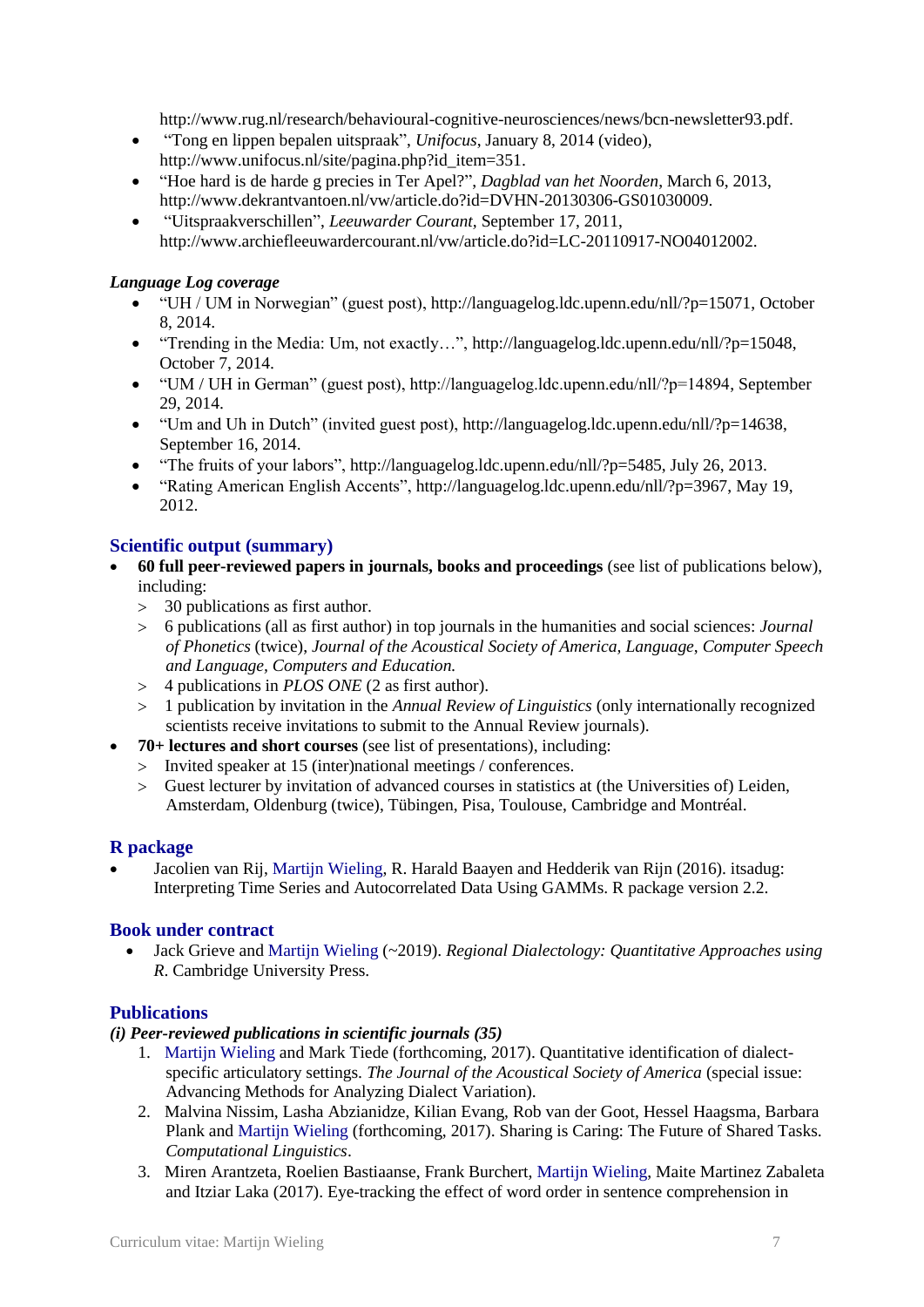aphasia: Evidence from Basque, a free word order ergative language. *Language, Cognition and Neuroscience*. DOI: 10.1080/23273798.2017.1344715.

- 4. Kashmiri Stec, Mike Huiskes, Martijn Wieling and Gisela Redeker (2017). Multimodal character viewpoint in quoted dialogue sequences. *Glossa*, 2(1), 39.
- 5. Martijn Wieling, Fabian Tomaschek, Denis Arnold, Mark Tiede, Franziska Bröker, Samuel Thiele, Simon N. Wood and R. Harald Baayen (2016). Investigating dialectal differences using articulography. *Journal of Phonetics*, 59, 122-143.
- 6. He Sun, Rasmus Steinkrauss, Martijn Wieling and Kees de Bot (2016). Individual differences in very young Chinese children's English vocabulary breadth and semantic depth: Internal and external factors. *International Journal of Bilingual Education and Bilingualism*, 19(3), 550-556.
- 7. Martijn Wieling, Jack Grieve, Gosse Bouma, Josef Fruehwald, John Coleman and Mark Liberman (2016). Variation and change in the use of hesitation markers in Germanic languages. *Language Dynamics and Change*, 6(2), 199-234.
- 8. Bodo Winter and Martijn Wieling (2016). How to analyze linguistic change using mixed models, Growth Curve Analysis and Generalized Additive Modeling. *Journal of Language Evolution*, 1(1), 7-18.
- 9. Nienke Meulman, Martijn Wieling, Simone Sprenger, Laurie Stowe, and Monika Schmid (2015). Age effects in L2 grammar processing as revealed by ERPs and how (not) to study them. *PLOS ONE*, 10(12), e0143328.
- 10. Roelien Bastiaanse, Martijn Wieling and Nienke Wolthuis (2015). The role of frequency in the retrieval of nouns and verbs in aphasia. *Aphasiology*, DOI: 10.1080/02687038.2015.1100709.
- 11. Martijn Wieling and John Nerbonne (2015). Advances in dialectometry. *Annual Review of Linguistics*, 1, 243-264.
- 12. Rimke Groenewold, Roelien Bastiaanse, Lyndsey Nickels, Martijn Wieling and Mike Huiskes (2015). The effects of direct and indirect speech on discourse comprehension in Dutch and English listeners with and without aphasia. *Aphasiology*, 29(6), 685-704.
- 13. Vinnie Ko, Martijn Wieling, Ernst Wit, John Nerbonne and Wim Krijnen (2014). Social, geographical, and lexical influence on Dutch dialect pronunciations. *Computational Linguistics in the Netherlands Journal*, 4, 29-38.
- 14. Martijn Wieling, Simonetta Montemagni, John Nerbonne and R. Harald Baayen (2014). Lexical differences between Tuscan dialects and standard Italian: Accounting for goegraphic and sociodemographic variation using generalized additive mixed modeling*. Language*, 90(3), 669-692.
- 15. Martijn Wieling, Jelke Bloem, Kaitlin Mignella, Mona Timmermeister and John Nerbonne (2014). Measuring foreign accent strength. *Language Dynamics and Change*, 4(2), 253-269.
- 16. Rimke Groenewold, Roelien Bastiaanse, Lyndsey Nickels, Martijn Wieling and Mike Huiskes (2014). The effects of direct and indirect speech on discourse comprehension in Dutch listeners with and without aphasia. *Aphasiology*, 28(7), 862-884.
- 17. Martijn Wieling, John Nerbonne, Jelke Bloem, Charlotte Gooskens, Wilbert Heeringa and R. Harald Baayen (2014). A cognitively grounded measure of pronunciation distance. *PLOS ONE*, 9(1), e75734.
- 18. Martijn Wieling, Clive Upton and Ann Thompson (2014). Analyzing the BBC Voices data: Contemporary English dialect areas and their characteristic lexical variants. *Literary and Linguistic Computing*, 29(1), 107-117.
- 19. Gerwin Blankevoort, Erik Scherder, Martijn Wieling, Tibor Hortobágyi, Wiebo Brouwer, Reint Geuze and Marieke van Heuvelen (2013). Physical predictors of cognitive performance in healthy older adults. *PLOS ONE*, 8(7), e70799.
- 20. Martijn Wieling, Robert G. Shackleton, Jr. and John Nerbonne (2013). Analyzing phonetic variation in the traditional English dialects: Simultaneously clustering dialects and phonetic features. *Literary and Linguistic Computing*, 28(1), 31-41.
- 21. Simonetta Montemagni, Martijn Wieling, Bob de Jonge and John Nerbonne (2013). Synchronic patterns of Tuscan phonetic variation and diachronic change: Evidence from a dialectometric study. *Literary and Linguistic Computing*, 28(1), 157-172.
- 22. Esteve Valls, Martijn Wieling and John Nerbonne (2013). Linguistic advergence and divergence in north-western Catalan: A dialectometric investigation of dialect leveling and border effects.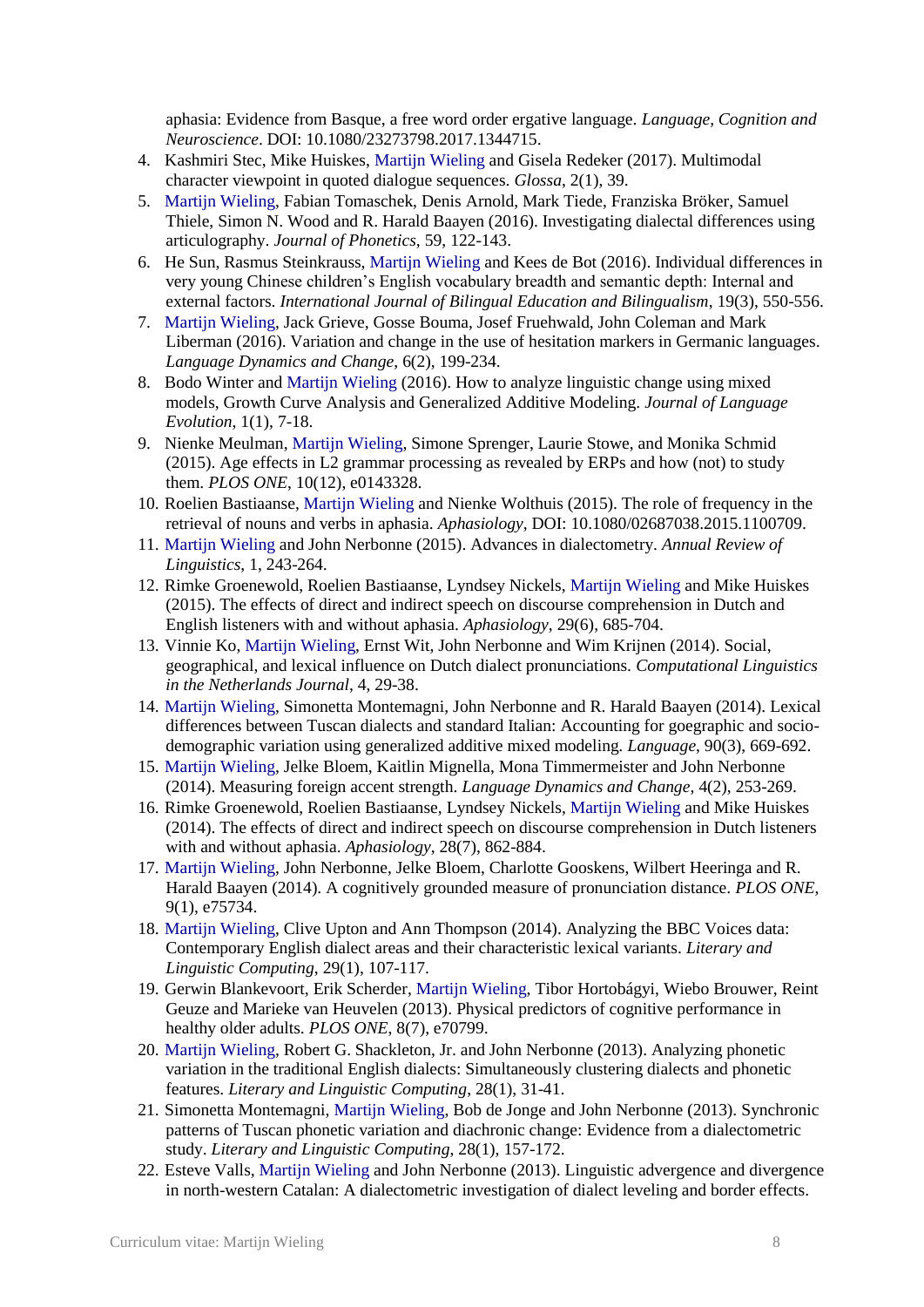*Literary and Linguistic Computing*, 28(1), 119-146.

- 23. Hanneke Loerts, Martijn Wieling and Monika Schmid (2013). Neuter is not common in Dutch: Eye movements reveal asymmetrical gender processing. *Journal of Psycholinguistic Research*, 42(6), 551-570.
- 24. Esteve Valls, John Nerbonne, Jelena Prokić, Martijn Wieling, Esteve Clua and Maria-Rosa Lloret (2012). Applying Levenshtein Distance to Catalan Dialects. A brief comparison of two dialectometric approaches. *Verba. Anuario Galego de Filoloxía*, 39, 35-61.
- 25. Martijn Wieling, Eliza Margaretha and John Nerbonne (2012). Inducing a measure of phonetic similarity from pronunciation variation. *Journal of Phonetics*, 40(2), 307-314.
- 26. Martijn Wieling, Eliza Margaretha and John Nerbonne (2011). Inducing phonetic distances from dialect variation. *Computational Linguistics in the Netherlands Journal*, 1, 109-118.
- 27. Martijn Wieling, John Nerbonne and R. Harald Baayen (2011). Quantitative social dialectology: Explaining linguistic variation geographically and socially. *PLOS ONE*, 6(9), e23613.
- 28. Martijn Wieling and John Nerbonne (2011). Measuring linguistic variation commensurably. *Dialectologia*, Special Issue II: Production, Perception and Attitude, 141-162.
- 29. Martijn Wieling and John Nerbonne (2011). Bipartite spectral graph partitioning for clustering dialect varieties and detecting their linguistic features. *Computer Speech and Language*, 25(3), 700-715.
- 30. Martijn Wieling and Adriaan Hofman (2010). The impact of online video lecture recordings and automated feedback on student performance. *Computers and Education*, 54(4), 992-998.
- 31. Kevin Williams, Justin Park and Martijn Wieling (2010). The face reveals athletic flair: Better National Football League quarterbacks are better looking. *Personality and Individual Differences*, 48, 112-116.
- 32. Justin Park, Martijn Wieling, Bram Buunk, and Karlijn Massar (2008). Sex-specific relationship between digit ratio (2D:4D) and romantic jealousy. *Personality and Individual Differences*, 44, 1039-1045.
- 33. Martijn Wieling, Wilbert Heeringa and John Nerbonne (2007). An aggregate analysis of pronunciation in the Goeman-Taeldeman-van Reenen-Project data. *Taal en Tongval*, 59, 84- 116.
- 34. Justin Park, Bram Buunk and Martijn Wieling (2007). Does the face reveal athletic flair? Positions in team sports and facial attractiveness. *Personality and Individual Differences*, 43, 1960-1965.
- 35. Nicolai Petkov and Martijn Wieling (2004). Gabor filtering augmented with surround inhibition for improved contour detection by texture suppression, *Perception*, 33, 68c.

#### *(ii) Peer-reviewed publications in edited books (9)*

- 1. John Nerbonne and Martijn Wieling (forthcoming, 2016). Statistics for aggregate variationist analyses. In: Charles Boberg, John Nerbonne and Dominic Watt (eds.) *Handbook of Dialectology*. Boston: Wiley.
- 2. Martijn Wieling, Esteve Valls, R. Harald Baayen and John Nerbonne (forthcoming, 2016). Border effects among Catalan dialects. In: Dirk Speelman, Kris Heylen and Dirk Geeraerts (eds.) *Mixed Effects Regression Models in Linguistics.* Springer: Quantitative Methods in the Humanities and Social Sciences.
- 3. Jelke Bloem, Martijn Wieling and John Nerbonne (2016). Automatically identifying characteristic features of non-native English accents. In Marie-Hélène Côté, Remco Knooihuizen and John Nerbonne (eds*.) The Future of Dialects*. Language Science Press: Language Variation, pp. 155-172.
- 4. Simonetta Montemagni and Martijn Wieling (2016). Tracking linguistic features underlying lexical variation patterns: A case study on Tuscan dialects. In: Marie-Hélène Côté, Remco Knooihuizen and John Nerbonne (eds*.) The Future of Dialects*. Language Science Press: Language Variation, pp. 117-134.
- 5. Martijn Wieling and Simonetta Montemagni (2016). Infrequent forms: noise or not? In: Marie-Hélène Côté, Remco Knooihuizen and John Nerbonne (eds*.) The Future of Dialects*. Language Science Press: Language Variation, pp. 215-224.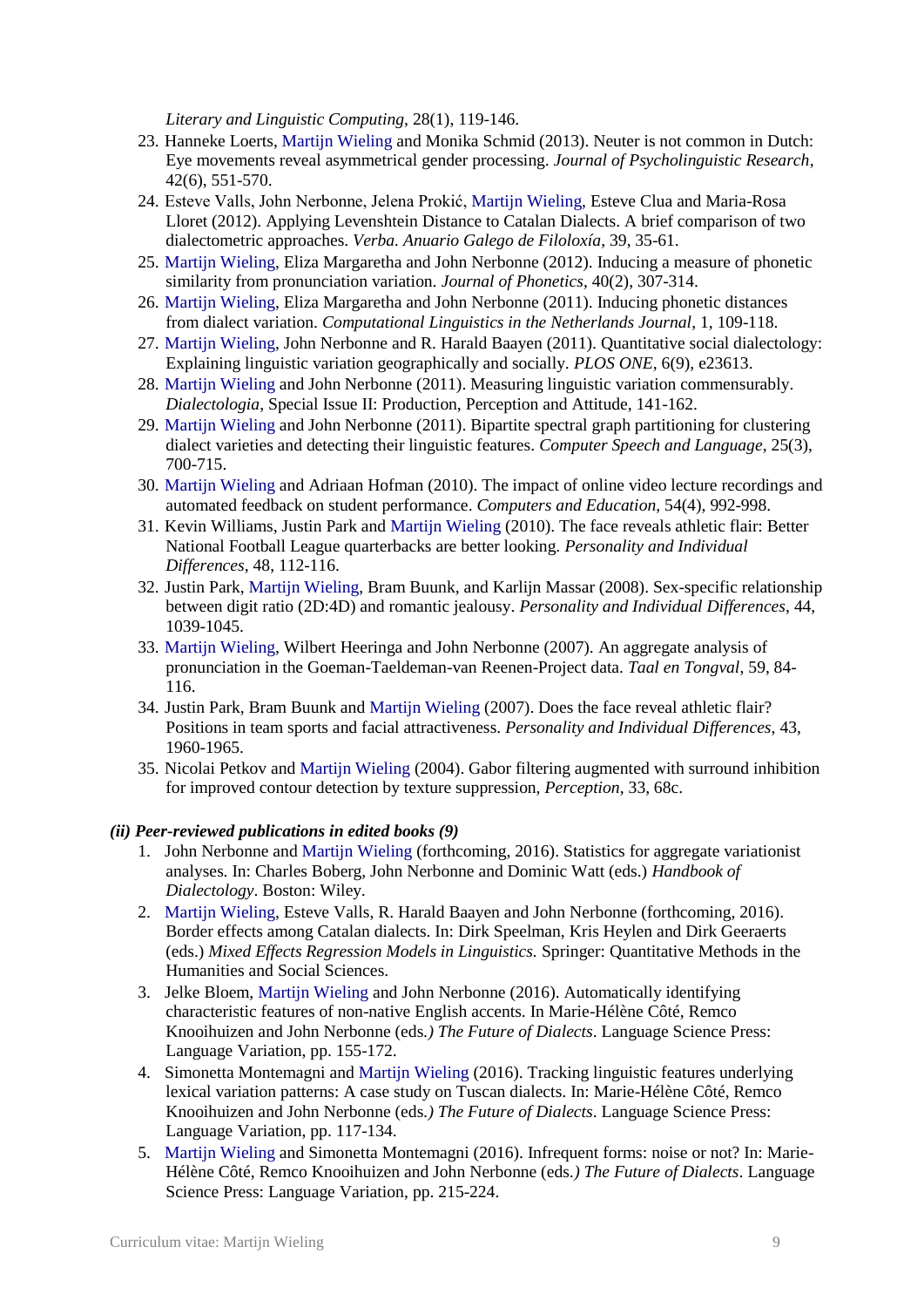- 6. John Nerbonne, Sandrien van Ommen, Charlotte Gooskens and Martijn Wieling (2013). Measuring socially motivated pronunciation differences. In: Lars Borin and Anju Saxena (eds.) *Approaches to Measuring Linguistic Differences*. Berlin: Mouton De Gruyter, pp. 107-140.
- 7. Martijn Wieling. Voices dialectometry at the University of Groningen (2013). In: Clive Upton and Bethan Davies (eds.) *Analysing 21st-century British English: Conceptual and methodological aspects of the BBC 'Voices' project*. London: Routledge, pp. 208-218.
- 8. John Nerbonne, Jelena Prokić, Martijn Wieling and Charlotte Gooskens (2010). Some Further Dialectometrical Steps. In: Gotzon Aurrekoexea and Jose Luis Ormaetxea (eds.) *Tools for Linguistic Variation*. Bilbao: Supplements of the Anuario de Filologia Vasca "Julio de Urquijo", LIII, pp. 41-56.
- 9. Wilbert Heeringa, Martijn Wieling, Boudewijn van den Berg and John Nerbonne (2009). A Quantitative Examination of Variation in Dutch Low Saxon Morphology. In: Alexandra Lenz, Charlotte Gooskens and Siemon Reker (eds.) *Low Saxon Dialects across Borders - Niedersächsische Dialekte über Grenzen hinweg* (ZDL-Beiheft 138), Franz Steiner Verlag, 2009, pp. 195-216.

#### *(iii) Peer-reviewed publications in conference proceedings (full papers) (16)*

- 1. Ganesh Sivaraman, Carol Espy-Wilson and Martijn Wieling. Analysis of acoustic-toarticulatory speech inversion across different accents and languages. Accepted (May 22, 2017) to appear in Proceedings of Interspeech 2017.
- 2. Kristy James and Martijn Wieling (2016). Read my points: Effect of animation type when speech-reading from EMA data. Proceedings of SIGMORPHON, ACL 2016, Berlin, 87-92.
- 3. Martijn Wieling, Eva Sassolini, Nella Cucurullo and Simonetta Montemagni (2016). ALT Explored: Integrating an online dialectometric tool and an online dialect atlas. *Proceedings of LREC 2016*, 3265-3272.
- 4. Martijn Wieling, Jelke Bloem, R. Harald Baayen and John Nerbonne (2015). Determinants of English accents. *Proceedings of the 6th Conference on Quantitative Investigations in Theoretical Linguistics.* Tübingen, November 4-6.
- 5. Martijn Wieling, Pauline Veenstra, Patti Adank, Andrea Weber and Mark Tiede (2015). Comparing L1 and L2 speakers using articulography. *Proceedings of the 18th International Congress of Phonetic Sciences*. Glasgow, August 10-14.
- 6. Martijn Wieling, Fabian Tomaschek, Denis Arnold, Mark Tiede and R. Harald Baayen (2015). Investigating dialectal differences using articulography. *Proceedings of the 18th International Congress of Phonetic Sciences*. Glasgow, August 10-14.
- 7. Felice Dell'Orletta, Martijn Wieling, Giulia Venturi, Andrea Cimino and Simonetta Montemagni (2014). Assessing the readability of sentences: Which corpora and features? *Proceedings of the Ninth Workshop on Innovative Use of NLP for Building Educational Applications*. ACL, Baltimore, USA, June 26, pp. 163-173.
- 8. Fabian Tomaschek, Benjamin V. Tucker, Martijn Wieling and R. Harald Baayen (2014). Vowel articulation affected by word frequency. *Proceedings of the 10th International Seminar on Speech Production*. Cologne, Germany, May 5-8, pp. 429-432.
- 9. Fabian Tomaschek, Martijn Wieling, Denis Arnold and R. Harald Baayen (2013). Word frequency, vowel length and vowel quality in speech production: An EMA study of the importance of experience. *Proceedings of Interspeech 2013*. Lyon, France, August 25-29, pp. 1302-1306.
- 10. Martijn Wieling and John Nerbonne (2010). Hierarchical spectral partitioning of bipartite graphs to cluster dialects and identify distinguishing features. *Proceedings of the 2010 Workshop on Graph-based Methods for Natural Language Processing*. ACL, Uppsala, Sweden, July 16, pp. 33-41.
- 11. Martijn Wieling and John Nerbonne (2009). Bipartite spectral graph partitioning to co-cluster varieties and sound correspondences in dialectology. *Proceedings of the 2009 Workshop on Graph-based Methods for Natural Language Processing (TextGraphs-4)*. ACL-IJCNLP, Singapore, August 7, pp. 14-22.
- 12. Martijn Wieling, Jelena Prokić and John Nerbonne (2009). Evaluating the pairwise string alignment of pronunciations. *Proceedings of the LaTeCH - SHELT&R Workshop at the 12th*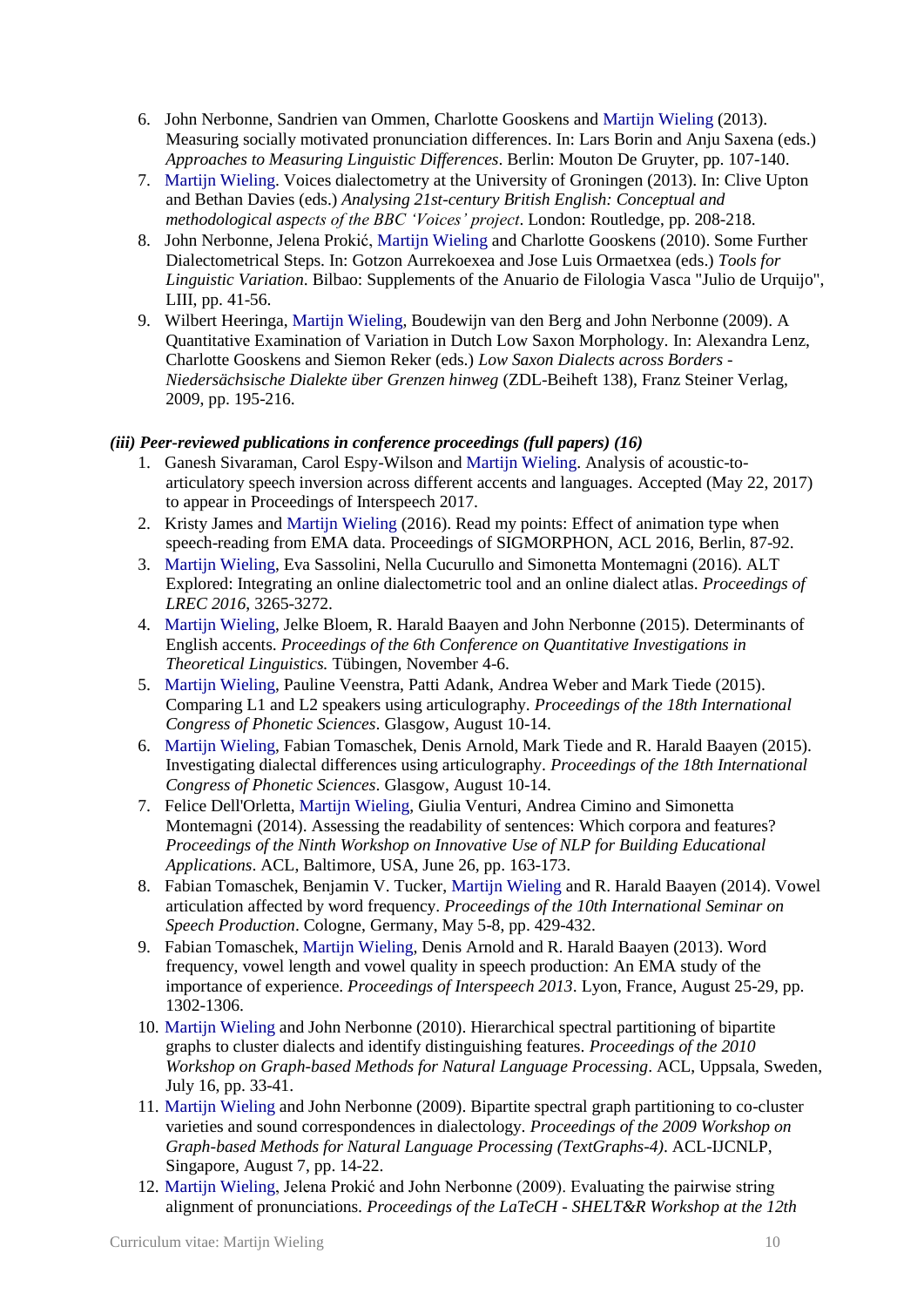*Meeting of the European Chapter of the Association for Computational Linguistics*. ACL, Athens, Greece, March 30, pp. 26-34.

- 13. Jelena Prokić, Martijn Wieling and John Nerbonne (2009). Multiple sequence alignments in linguistics. *Proceedings of the LaTeCH - SHELT&R Workshop at the 12th Meeting of the European Chapter of the Association for Computational Linguistics*. ACL, Athens, Greece, March 30, pp. 18-25.
- 14. Martijn Wieling and John Nerbonne (2007). Dialect Pronunciation Comparison and Spoken Word Recognition. *Proceedings of the RANLP Workshop on Computational Phonology*. Borovetz, September 27-29, pp. 71-78.
- 15. Martijn Wieling, Therese Leinonen and John Nerbonne (2007). Inducing Sound Segment Differences using Pair Hidden Markov Models. *Proceedings of Computing and Historical Phonology: 9th Meeting of ACL Special Interest Group for Computational Morphology and Phonology Workshop*. ACL, Prague, Czech Republic, June 28, pp. 48-56.
- 16. Martijn Wieling, Mark-Jan Nederhof and Gertjan van Noord (2005). Parsing partially bracketed input. *Proceedings of the Sixteenth Computational Linguistics in the Netherlands*. Amsterdam, the Netherlands, December 16, pp. 1-16.

#### *(iv) Submitted manuscripts (3)*

- 1. Mufeeda Irshad, Merel Keijzer, Marjolein Verspoor and Martijn Wieling. An ESL Teacherfronted and CALL program compared: An Empirical Study. Revised version submitted (July 18, 2017) to *Dutch Journal of Applied Linguistics*.
- 2. Rasa Gulbinaite, Tara van Viegen, Martijn Wieling, Michael Cohen, and Rufin VanRullen. Individual alpha peak frequency predicts 10 Hz flicker effects on selective attention. Revised version submitted (July 15, 2017) to *The Journal of Neuroscience*.
- 3. Artur Kulmizev, Bo Blankers, Johannes Bjerva, Malvina Nissim, Gertjan van Noord, Barbara Plan and Martijn Wieling. The Power of Character N-grams in Native Language Identification. Revised version submitted (July 14, 2017) to Shared Task on Native Language Identification at the EMNLP 2017 BEA workshop.

#### *(v) Books (2)*

- Martijn Wieling, Martin Kroon, Gertjan van Noord & Gosse Bouma (eds., 2017). *From Semantics to Dialectometry*. *Festschrift in honor of John Nerbonne*. Tributes 32, College Publications.
- Martijn Wieling (2012). *A Quantitative Approach to Social and Geographical Dialect Variation*. PhD dissertation, University of Groningen.

#### **Presentations**

#### *(i) Invited lectures and courses (25)*

- 1. *Statistics for Linguistics*, Invited five-day course at the LOT Winter School, Amsterdam, January 8-12, 2017.
- 2. Invited presentation at the Meertens Institute, Amsterdam (*T-lezing*), Amsterdam, October 24, 2017.
- 3. *Discovering articulatory patterns using generalized additive modeling.* Invited speaker at the Dynamic Modeling (DyMo) III workshop, Cologne, Germany, July 18-19, 2017.
- 4. *Generalized additive modeling as a useful tool for dialectometry.* Keynote speaker at the Sociolectometry Panel at *The International Conference on Language Variation in Europe*, Málaga, Spain, June 6 – 9, 2017.
- 5. *Statistics for linguists in R*. Invited four-day lecture series at the Institution for Computational Linguistics, National Research Council Italy, Pisa, Italy, May 2-5, 2017.
- 6. *Mixed-effects regression and generalized additive modeling*. Invited two-day lecture series at the Centre de Recherche Cerveau & Cognition, Toulouse, France, March 30-31, 2017.
- 7. *Using generalized additive modeling for analyzing articulography data (and other time series data)*. Invited speaker at the *5th International Winterschool "Speech Perception and Production"*, Chorin, Germany, January 9 – 13, 2017.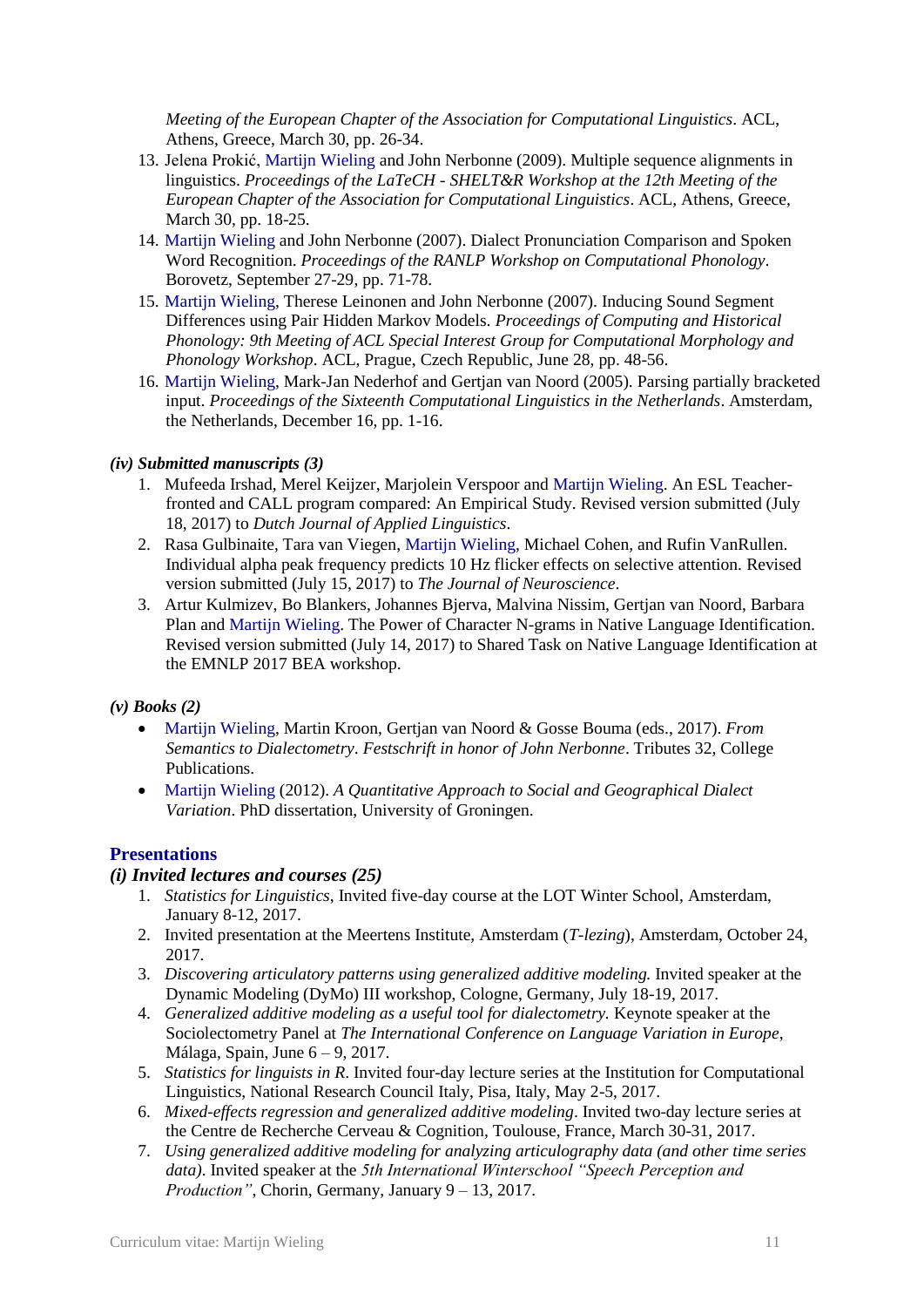- 8. *Modeling the influence of geography in dialect variation*. Invited speaker at the FLAMEScolloquium *Topics for Spatial Statistics*, Leuven, Belgium, November 28, 2016.
- 9. *Investigating language variation quantitatively*. Short invited lecture after receiving the *European Young Research Award* at the *EuroScience Open Forum 2016*, Manchester, England, July  $23 - 27$ , 2016.
- 10. *Pronunciation variation on the tip of the tongue*. Invited presentation (TED-like talk) at the BCN Winter meeting, Groningen, February 11, 2016.
- 11. *Investigating language variation using articulography*. Invited guest lecture at the Netherlands Cancer Institute, Amsterdam, October 13, 2015.
- 12. *Generalized additive modeling*. Invited three-day lecture series at the McGill, Montréal, (Prof.dr. Karsten Steinhauer), Canada, March 20-22, 2015.
- 13. *Mixed-effects regression and generalized additive modeling for linguists*. Invited two-day lecture series at the University of Tübingen, Department of English (Prof.dr. Andrea Weber), Germany, February 9-10, 2015.
- 14. *Mixed-effects regression and generalized additive modeling for linguists*. Invited two-day lecture series at the University of Oldenburg, Department of Dutch (Prof.dr. Esther Ruigendijk), Germany, February 2-3, 2015.
- 15. *Mixed-effects regression and generalized additive modeling for linguists*. Invited two-day lecture series at the University of Cambridge, Department of Theoretical and Applied Linguistics (Dr. Andrew Caines), United Kingdom, January 13-14, 2015.
- 16. *Methods in Dialectometry*. Invited lecture at Gent University (Prof.dr. Jacques Van Keymeulen), Belgum, October 16, 2014.
- 17. *Comparing pronunciations on the basis of transcriptions and articulography*. Invited lecture at the Centre for Language Studies, Radboud Universiteit Nijmegen, October 15, 2014.
- 18. *What the tongue can tell us about dialects*. Invited presentation at the Frontiers of Language Variation workshop at the Methods XV conference, Groningen, the Netherlands, August 11-14, 2014.
- 19. *Generalized additive modeling for linguists*. Invited one-day lecture series at University Leiden, the Netherlands, Center of Linguistics (Dr. Yiya Chen), July 2014.
- 20. *Mixed-effects regression and generalized additive modeling for linguists*. Invited two-day lecture series at the University of Oldenburg, Department of Dutch (Prof.dr. Esther Ruigendijk), Germany, June 30 and July 1, 2014.
- 21. *Introduction to mixed-effects regression for (psycho)linguists*. Invited guest lecture at the IMS Stuttgart, Universität Stuttgart, Germany, December 16, 2013.
- 22. *Integrating traditional dialectology and sociolinguistics: Generalized additive modeling*. Invited workshop presentation (with R. Harald Baayen) at the NWAV42 conference, Pittsburgh, USA, October 17, 2013.
- 23. *Inducing and using phonetic similarity*. Invited presentation (with John Nerbonne) at the Language Diversity Conference, Groningen, the Netherlands, July 20, 2013.
- 24. *A sociolinguistic analysis of linguistically sensitive dialectal word pronunciation distances*. Invited presentation at the Workshop on Computational Approaches to the Study of Dialectal and Typological Variation, ESSLI 2012, Opole, Poland, August 6-10, 2012.
- 25. *Mixed-effects regression analyses of eyetracking data*. Invited lecture at the Eye-tracking and EEG course week organized by Monika Schmid, University of Groningen, the Netherlands, July 7, 2011.

#### *(ii) Conference and workshop presentations (25)*

- 1. *Articulatory differences between L1 and L2 speakers of English*. Presentation at the Conference on Multilingualism, Groningen, November 6-8, 2017.
- 2. *Articulatory differences between L1 and L2 speakers of English*. Presentation at The 11th International Seminar on Speech Production, Tianjin, China, October 16-19, 2017.
- 3. *Dialect-specific articulatory settings*, Presentation at Methods in Dialectology XVI, Tokyo, Japan, August 7-11, 2017.
- 4. *Determinants of English Accents*, Presentation at the 6th Conference on Quantitative Investigations in Theoretical Linguistics, Tübingen, Germany, November 6, 2015.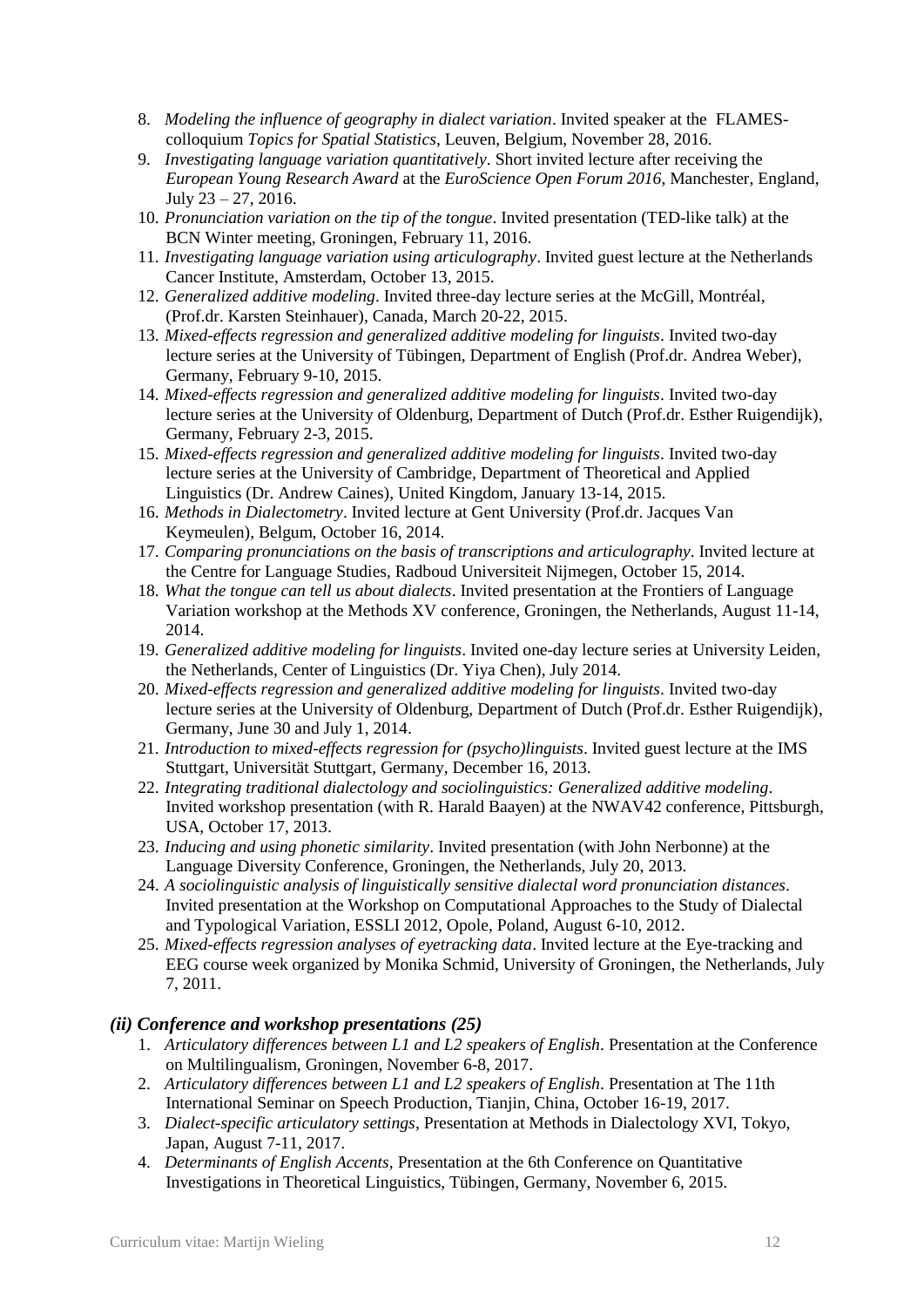- 5. *Taalvariatie: patronen in uitspraak en tongbewegingen.* Presentation at the Young Academy meeting, Groningen, September 21, 2015.
- 6. *Patterns of language variation*. Digital Humanities Day 2014, Groningen, the Netherlands, October 31, 2014.
- 7. *Accessing large dialect databases on RADAR* (with Clive Upton). Methods XV conference, Groningen, the Netherlands, August 11-14, 2014.
- 8. *A cognitively grounded measure of pronunciation distance*. Adaptation and Implicit Learning during Linguistic Processing Workshop, Radboud Universiteit Nijmegen, the Netherlands, September 23, 2013.
- 9. *A cognitively grounded automatic measure of pronunciation distance*. 5th Conference on Quantitative Investigations in Theoretical Linguistics, Leuven, Belgium, September 12-14, 2013.
- 10. *Lexical differences between Tuscan dialects and standard Italian: A sociolinguistic analysis using generalized additive mixed modeling*. Leuven Statistics Days, Leuven, Belgium, June 7-8, 2012.
- 11. *Inducing a measure of phonetic similarity from dialect variation*. Workshop on Comparing Approaches to Measuring Linguistic Differences, University of Gothenburg, Sweden, October 24, 2011.
- 12. *A sociolinguistic analysis of aggregate dialect distances*. Methods in Dialectology 14 conference, University of Western Ontario, London, Canada, August 2, 2011.
- 13. *On the sublinear distribution of linguistic variation with respect to geography*. Forum Sprachvariation, Universität Erlangen, Germany, October 15, 2010.
- 14. *Modelling geography's influence on language variation: Calibrating linguistic measurements*. Cultural Evolution in Spatially Structured Populations Conference, University College London, United Kingdom, September 13, 2010.
- 15. *Hierarchical bipartite spectral graph partitioning to cluster dialect varieties and determine their most important linguistic features*. TextGraphs-5 Workshop at ACL 2010, Uppsala, Sweden, July 16, 2010.
- 16. *A graph-theoretic analysis of English dialects*. Bloomsday 2010: Echoes of Albion Workshop, University of Groningen, the Netherlands, June 16, 2010.
- 17. *On the sublinear distribution of linguistic variation with respect to geography*. 31st TABU Dag 2010, Groningen, the Netherlands, June 3-4, 2010.
- 18. *Co-clustering varieties and linguistic features using bipartite spectral graph partitioning*. The 20th Meeting of Computational Linguistics in The Netherlands, Utrecht, the Netherlands, February 5, 2010.
- 19. *Understanding Séguy's law: On the sublinear distribution of linguistic variation with respect to geography* (with John Nerbonne). Past and Present Processes of Dialect Convergence: Data and Methods, Amsterdam, the Netherlands, February 4, 2010.
- 20. *Bipartite spectral graph partitioning to co-cluster varieties and sound correspondences in dialectology*. TextGraphs-4 Workshop at ACL-IJCNLP, Singapore, August 7, 2009.
- 21. *Tools for detecting geographical and structural affinities*. Workshop on Small Tools for Cross-Linguistic Research, Utrecht, the Netherlands, June 15-16, 2009.
- 22. *Evaluating the pairwise string alignment of pronunciations*. Workshop on Language Technology and Resources for Cultural Heritage, Social Sciences, Humanities, and Education, Athens, Greece, March 30, 2009.
- 23. *Evaluation of pairwise string alignment methods*. The 19th Meeting of Computational Linguistics in the Netherlands, Groningen, the Netherlands January 22, 2009.
- 24. *Dialect Pronunciation Comparison using the Goeman-Taeldeman-Van Reenen-Project Data*. The 17th Meeting of Computational Linguistics in the Netherlands, Leuven, Belgium, January 12, 2007.
- 25. *Parsing partially bracketed input*. The 16th Meeting of Computational Linguistics in the Netherlands, Amsterdam, the Netherlands, December 16, 2005.

#### *(iii) Guest lectures / seminars / short courses at international institutions (18)*

1. *Analyzing time series data using generalized additive modeling*. Course (together with Jacolien van Rij) at the LSA Institute, Chicago, USA, July 6-17 (see also teaching, above).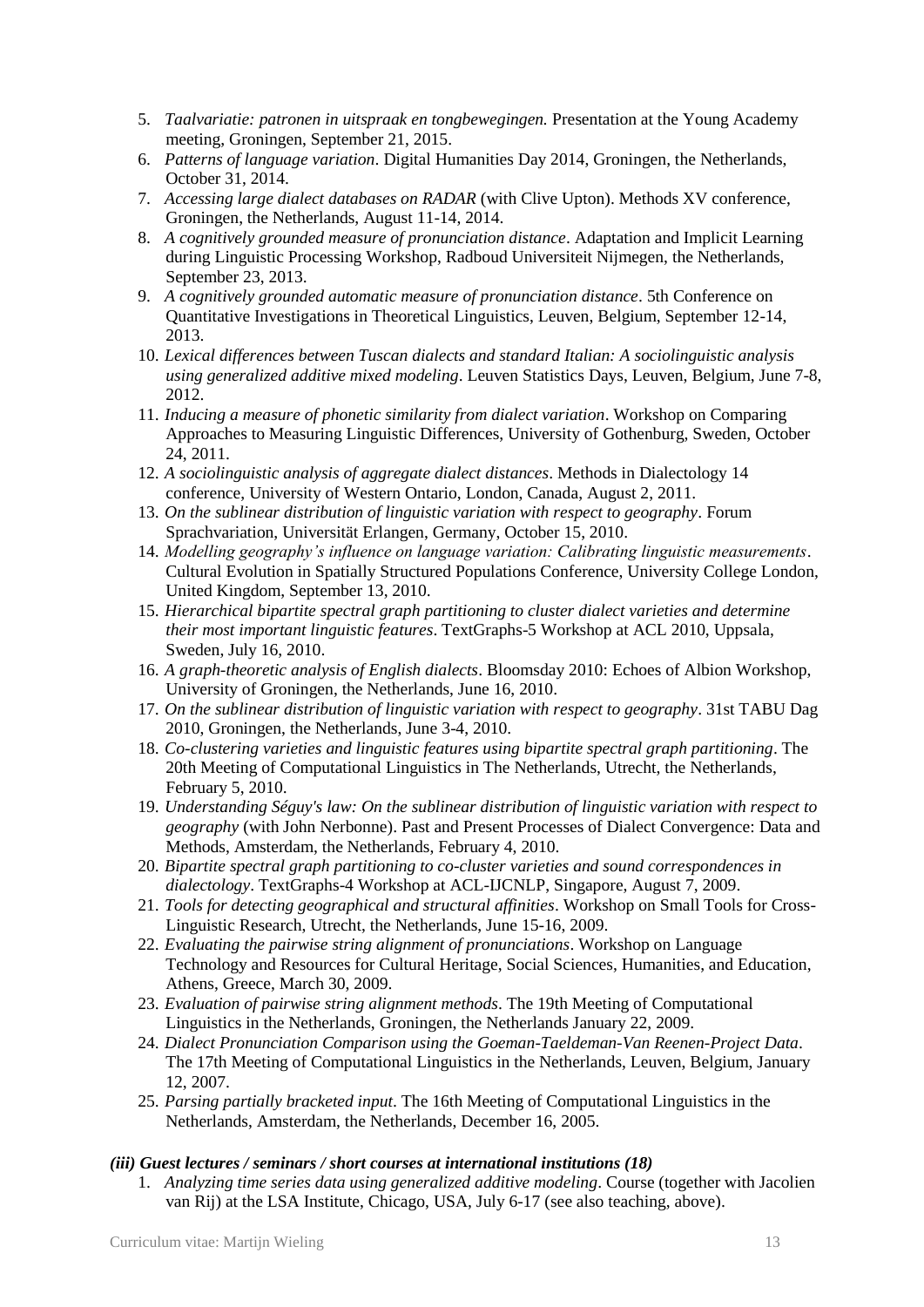- 2. *Measuring foreign accent strength*. University of Cambridge, Department of Theoretical and Applied Linguistics, United Kingdom, January 13, 2015.
- 3. *Gabmap tutorial*. Ghent University, Redactie Woordenboek van de Vlaamse Dialecten, October 15, 2014.
- 4. *Comparing dialect and accented pronunciations on the basis of transcriptions and articulography*. Center of Research on Brain, Language and Music, Montréal, Canada, September 18, 2014.
- 5. *Analyzing linguistic time-series data with Generalized Additive Modeling in R: A case study using ERP data.* Motor Control Laboratory, McGill University, Montréal, Canada, September 17, 2014.
- 6. *Comparing dialect and accented pronunciations on the basis of transcriptions and articulography*. Linguistic Data Consortium, Philadelphia, USA, September 12, 2014.
- 7. *Generalized Additive Models in R*. Haskins Laboratories, New Haven, USA, September 9, 2014.
- 8. *Comparing pronunciations on the basis of transcriptions and articulography*. Department of Speech Hearing and Phonetic Sciences, University College London, United Kingdom, April 8, 2014.
- 9. *Articulography for studying language variation*. Haskins Laboratories, Yale, New Haven, USA, October 24, 2013.
- 10. *Articulography for studying language variation*. Lab of Douglas H. Whalen, City University New York (CUNY), USA, October 16, 2013.
- 11. *Hierarchical spectral partitioning of bipartite graphs to cluster dialects and identify distinguishing features*. Consiglio Nazionale delle Ricerche, Pisa, Italy, July 17, 2013.
- 12. *Comparing pronunciation on the basis of transcriptions and articulography*. University of Pisa, Italy, July 16, 2013.
- 13. *Mixed-effects regression and generalized additive modeling in linguistics.* Course (together with Jacolien van Rij) at the LOT Summer School, Groningen, June 24-28, 2013
- 14. *Segment distances and foreign accents*. LOT Winter School, Tilburg, the Netherlands, January 12, 2012.
- 15. *Gabmap tutorial*. University of Gothenburg, Sweden, October 26, 2011.
- 16. *Dialectometry and hierarchical bipartite spectral graph partitioning*. Machine Learning Reading Group of Makerere University, Kampala, Uganda, September 23, 2010.
- 17. *Text Manipulation and Hidden Markov Model course*. Computer Science Faculty of Makerere University, Kampala, Uganda, September 20-22, 2010.
- 18. *Dialectometry in Groningen*. Summer Colloquium of the Department of Linguistics, University of Alberta, Edmonton, August 11, 2010.

#### *(iv) Poster presentations (8)*

- 1. *Articulatory differences between L1 and L2 speakers of English*. The 7th International Conference on Speech Motor Control, July 5-8, 2017.
- *2. Investigating dialectal differences using articulography*. 18th International Congress of Phonetic Sciences, Glasgow, United Kingdom, August 10-14, 2015.
- 3. *Validating and using the PMI-based Levenshtein distance as a measure of foreign accent strength*. Methods XV conference, Groningen, the Netherlands, August 11-14, 2014 [won best poster award].
- 4. *Large-scale analysis of articulatory trajectories using Generalized Additive Modeling*. 10th International Seminar on Speech Production, Cologne, Germany, May 5-8, 2014.
- 5. *Co-clustering varieties and linguistic features using bipartite spectral graph partitioning*. Forum Sprachvariation, Universität Erlangen, Germany, October 14, 2012.
- 6. *A quantitative investigation of English accents.* BCN Research School New Year's Meeting, Groningen, February 2, 2012 [won best poster award].
- 7. *A sociolinguistic analysis of dialect distances*. BCN Research School New Year's Meeting, Groningen, February 17, 2011.
- 8. *Gabor filtering augmented with surround inhibition for improved contour detection by texture suppression*. 27th Annual Meeting of the European Conference on Visual Perception, Budapest, Hungary, August 22-26, 2004.